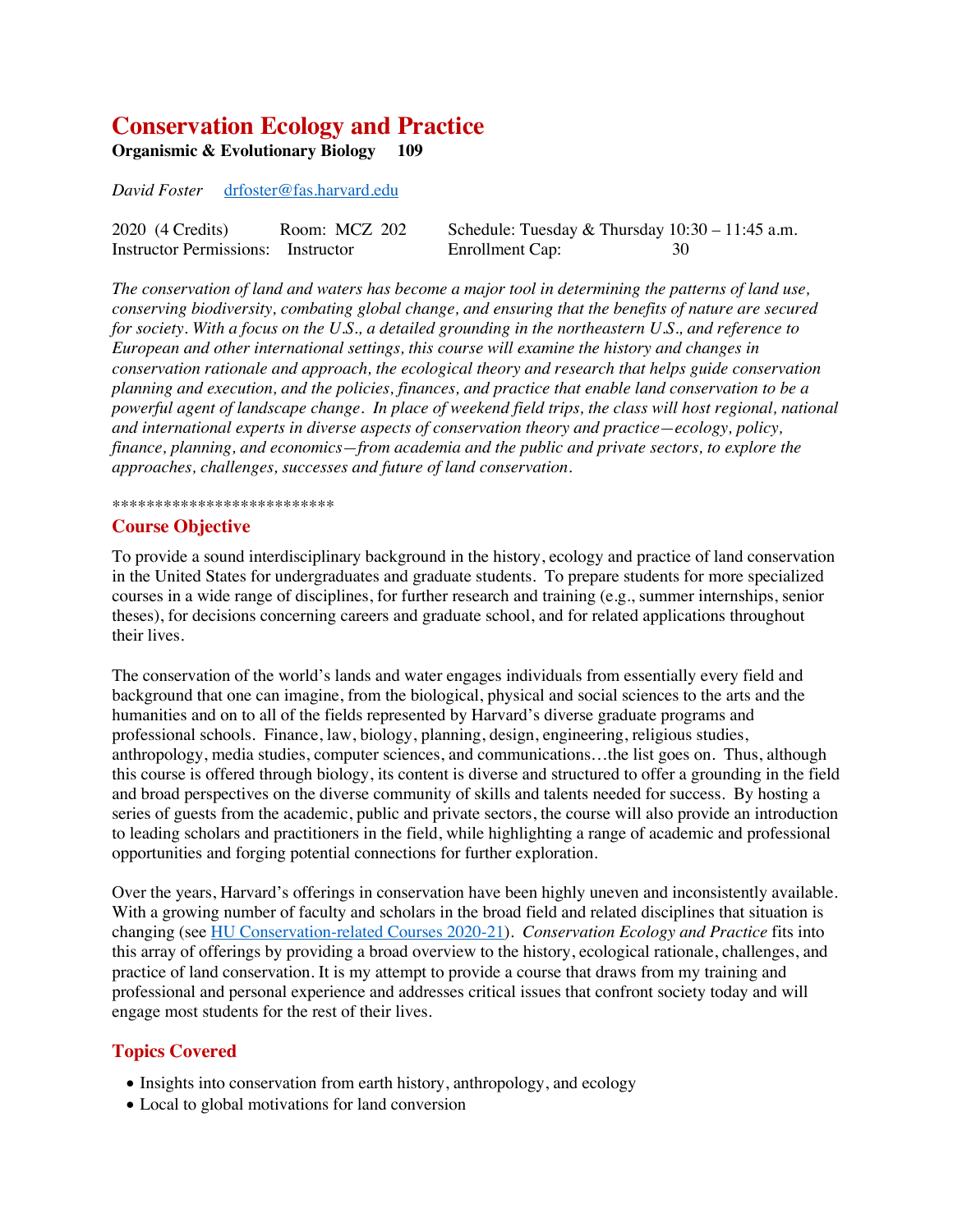- Origins and innovations of public and private land conservation. US and the UK.
- Policy and legal underpinnings to land conservation
- Conservation planning, large landscape conservation, Regional Conservation Partnerships
- Natural solutions and ecosystem services. Benefits from and responsibility to the earth and all people
- Conservation stewardship for ecosystem resilience and restoration
- Wildland conservation and rewildling
- Conservation finance and economics
- Social responsibilities. Communities, equity, engagement, and environmental and economic justice
- Visions. Half Earth; One Earth; 30 by 30; Wildlands, Woodlands, Farmlands & Communities

### **Outcomes, Perspectives and Knowledge**

Students should emerge from this course with a strong appreciation for the motivations for land conservation, the history of its development and status in the U.S., and the tools and approaches utilized to advance it at local to regional scales. For many students, this background should provide a strong foundation for related coursework and future decisions concerning academic and career paths. For all, it will seek to provide perspectives into the roles of individuals and partnerships in addressing significant challenges to nature and society that will prove valuable for one's entire life.

I look forward to interacting with and exchanging thoughts about the course material, readings, current events, and individual interests with every student and am regularly available through email and Canvas. There are no teaching or faculty assistants supporting this course or the instructor through the semester, so students should feel free to contact me directly throughout the semester to exchange thoughts, ask questions, or arrange a meeting. Please simply recognize that I am one individual with many students and responsibilities and so, if I fail to respond, have patience or try again! Do not worry about bothering me.

I tend to be on campus Tuesdays and Thursdays, at the Harvard Forest on Wednesdays, and either in Cambridge, Martha's Vineyard or northern Vermont the rest of the time, and so can meet in person, by zoom or phone as works for our schedules.

This is my last class in 38 years of teaching at Harvard and I do hope to make the most of it for you and for me.

# **Requirements**

This is a highly interdisciplinary course and requires no prerequisite background or courses. The class and our meetings will be most interesting for all if it engages students from across a wide range of personal backgrounds, undergraduate concentrations and graduate programs. So, be assured that everyone is welcome, so long as you bring true interest and engagement in the subject. That said, don't hesitate to let me know if you have questions or concerns regarding the course or your fit to it.

All of the materials for the course will be available on-line, principally through the course site and at no cost. Reading materials for each class or week will be arranged in a weekly folder or module. *The materials should be read in advance of the assigned class so that all students are well and equally prepared for lectures and discussions. This is important.*

Given that participation in class and discussions comprise a major part of the course experience, students are expected to attend all sessions and will be evaluated, in part, on their regular participation. Please let me know in advance of any challenges in meeting this requirement; the intent of full engagement is to create a better experience for all, so I will work with you to make this work effectively for you and all of us.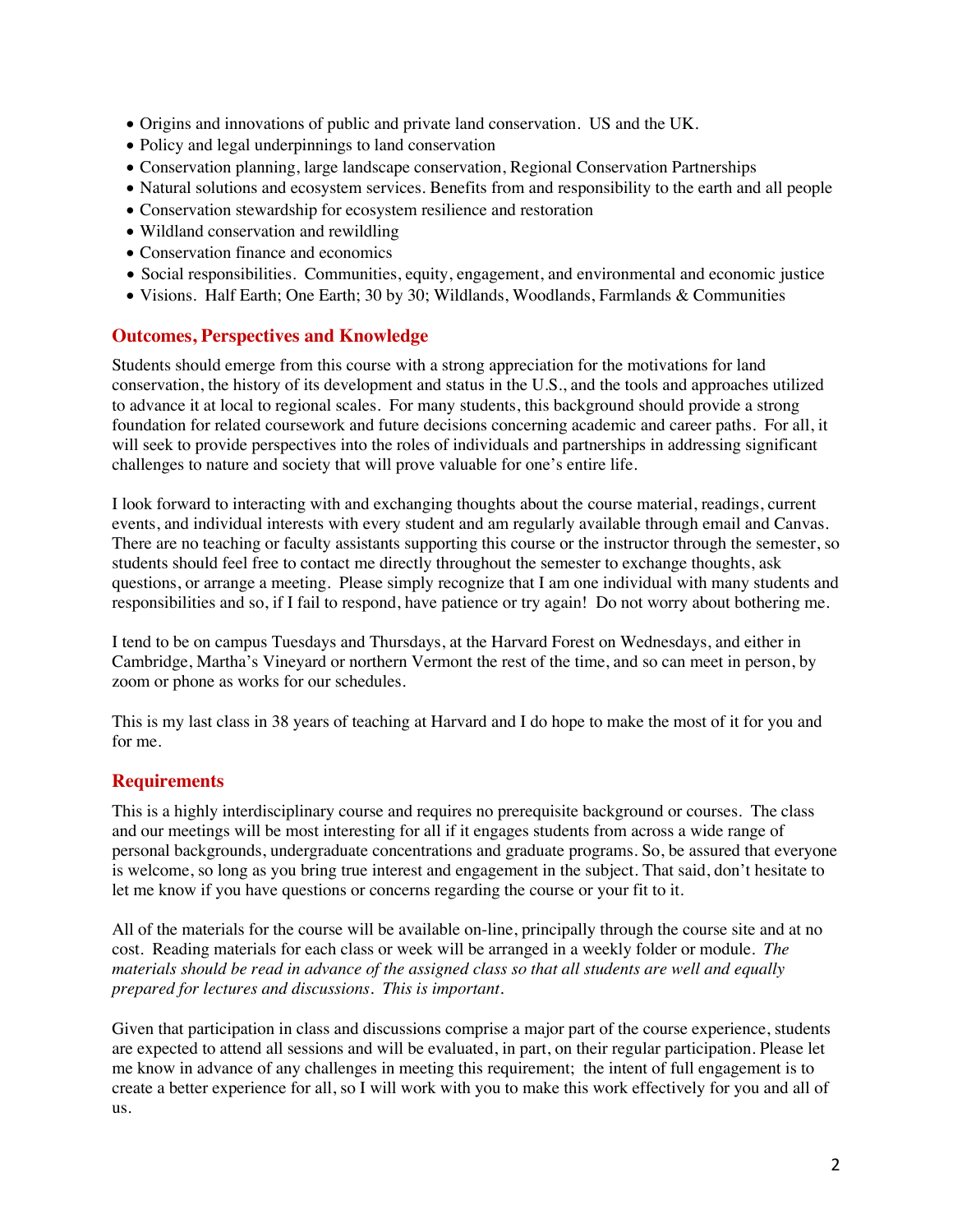The course is supported by four pillars of activity that each student and the instructor will need to engage in fully for success and that will be the basis for student evaluation.

(1) **Foundational reading** on the origins, history and evolution of land conservation in the United States and Britain. We are fortunate to have access, in advance of publication, to the newest volume in conservation—*Nature Pushes Back*. *Land Conservation in a Changing World*—which is being published by Yale University Press. The author, Wesley Ward, is retired Conservation Director at the Boston-based Trustees of Reservations, the world's oldest regional land trust and a leader in advancing the practice of conservation, which was founded in 1891 by Charles Eliot, landscape architect and son of Harvard's president. For over thirty-five years, Ward served as a leading figure in the advancement and development of American land conservation and he brings that history and his unique perspective on the theory, evolution and practice of land conservation on both sides of the Atlantic to this volume. We will often read a chapter of the volume each week (or skim a couple if they have interesting but less direct relevance), with special focus on particular sections, as appropriate and highlighted by the instructor, to provide a broad introduction to the field and grounding to the course. Class lectures will draw partly from this reading and from many primary sources, which will also be made available in advance on our website. Wes is a delightfully engaging person and will join us at the beginning and towards the end of the semester (by zoom or in person depending on his travels and schedule) to discuss the history and future of the field of conservation, as well as your comments, thoughts and critique of the volume.

(2) One regular assignment for the course will be a brief written reflection (1-2 pages) on each week's reading. These will be due by Sunday (5 pm) for the reading covered in the coming week and can be submitted through Canvas as a Word document for me to read and comment on. Through this regular assignment, I am seeking your genuine thoughts, interests, questions, concerns or confusion about the material and the subjects covered, rather than to check that you actually read or can summarize the content. Last year this exercise yielded truly interesting comments on a weekly basis and generated much interesting correspondence between me and Wes, or other guest speakers, and frequently with many students. I ask for these reflections at the beginning of the week that we discuss the material because these reflections are very useful to me in organizing the classes. They also assist me in getting to know each of you better and to understand the range of background and interests of the class. Once I have read and commented on the array of reflections, the entire set of compiled remarks will be anonymized and shared with Wes for his use in developing the final draft of the volume. Wes will also use your thoughts and suggestions to organize his own discussion session with the class. Sharing your thoughts—in the reflections, questions and conversations in class and through our discussions with Wes – is therefore, an important part of the course.

I used a similar process of student review and critique in a much earlier course—Forest Ecology— in 2002, when John Aber and I were developing *Forests in Time. The Environmental Consequences of 1,000 Years of Change in New England* This book, which was also published by Yale University Press, will serve as one resource in this course. Its content, writing, and figures and illustrations were greatly improved by dozens of pages of student suggestions.

(2) **Topical reading on issues in conservation.** While grounded in the background from the textbook, the weekly lectures, class discussions, and conversations with guests will cover a range of topics dealing with the theory, science and practice of land conservation. Most of these sessions will be informed by a series of classic or current articles drawn from peer-reviewed and professional literature, organizational white papers, and, less frequently, from popular media. These articles should also be read in advance of the assigned date in order to inform class discussions and exercises. Key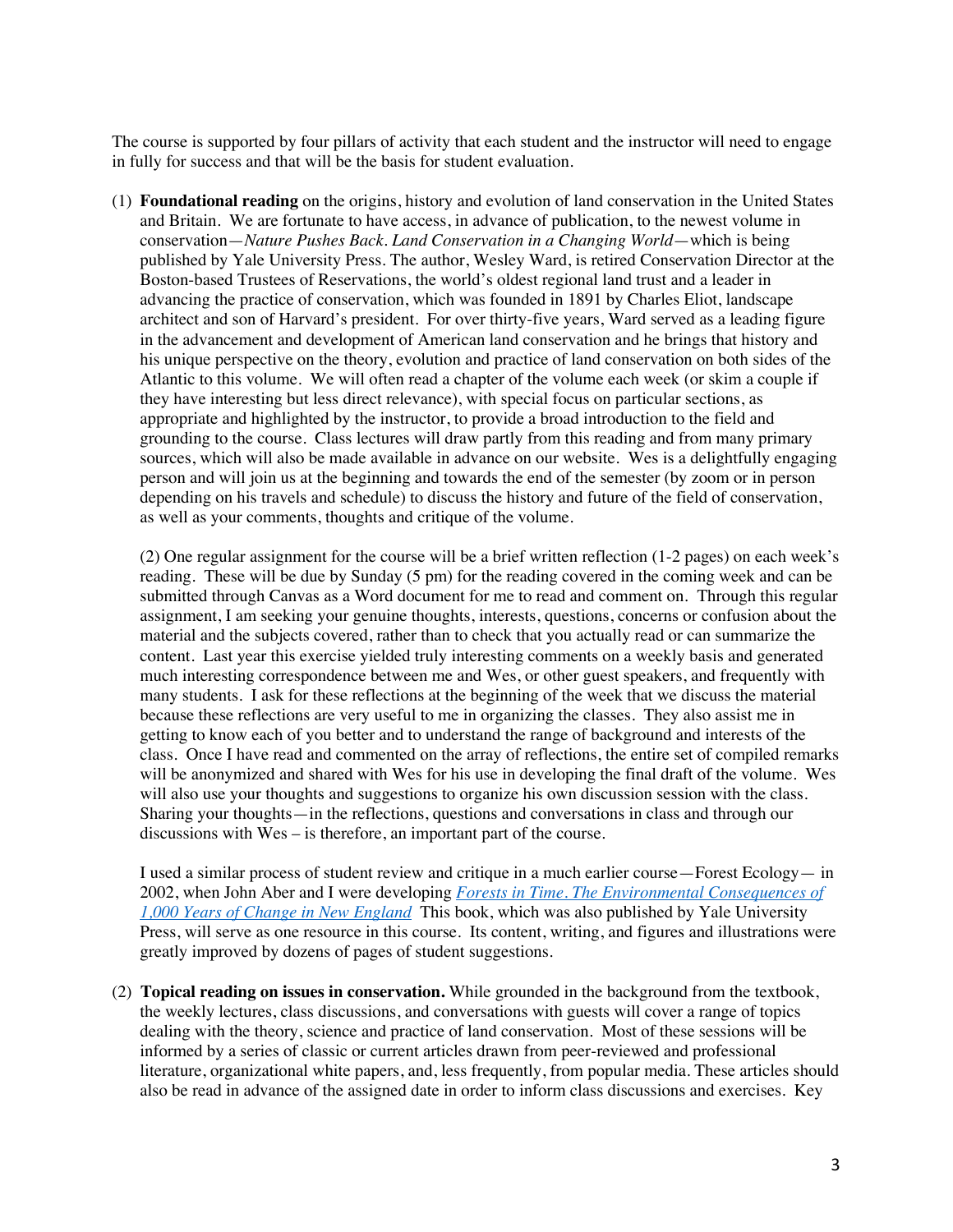background information from articles or websites related to individual guest speakers will be highlighted in the class preceding a guest visit.

- (3) **Guest experts**. Ideally, this course would be taught in conjunction with two or more field trips that would allow us to explore New England and its conservation landscape, and meet in the field and around the common room at the Harvard Forest with professionals from the public and private sectors who would share insights from real-world examples of conservation science, finance, and application that they are leading. As an alternative, we will invite these experts to join our class episodically, in person and by zoom, to share their background and work in discussions that will be illuminated by case studies that they highlight or readings that they have selected. Guests are especially interested in being challenged and engaging in conversations that help to improve and advance their work and the field, and so time for this will be made available and robust participation will be encouraged. Visitors will include Jonathan Thompson (Landscape ecologist and PI of the Harvard Forest LTER program), Liz Thompson (Director of Conservation Science, Vermont Land Trust), Bob Saul (U.S. Forestland Investor), Emma Ellsworth (Executive Director of Mount Grace Land Conservation Trust), Jon Leibowitz (Director, Northeast Wilderness Trust), Chandni Navalkha (Associate Director, International Land Conservation Network), Bill Labich (Senior Conservationist in Regional Conservation, Highstead Foundation), and Marianne Jorgensen (Manager, Academics for Land Protection in New England).
- (4) **Personal investigation and expression**. The course has been developed and structured to enable students to develop a broad background in conservation ecology and practice, to join in a wide range of conversations to explore many of these topics and issues, and to offer each an opportunity to explore specific themes and topics of particular interest in more detail. Reflections on the content and coverage of the text book will be compiled as noted above (1) and will comprise one component of the written expression. A second component will be a mid-term (March 8 in class) and a final exam, which will be an at-home exam that will take roughly the duration of a class period to complete. The final component is a final project on a land conservation topic of your choice that extends on subjects introduced in class. This last assignment is due the final day of classes. All of these are intended to elicit your own interests and expression on the work we cover.

# **David Foster**

I am an ecologist and senior conservationist at the Harvard Forest, the University's 4000-acre ecological laboratory and classroom in central Massachusetts, where I served as an assistant and associate professor from 1983 to 1990, and then director from 1990 to 2020. Since finishing my PhD thesis on the role of wildfire in shaping the wilderness landscape of Labrador in 1983, I have been on the faculty in Organismic and Evolutionary Biology and have taught courses in forest ecology and paleoecology OEB), conservation and natural resource policy (Kennedy School of Government), and, for 38 years, a wonderfully enjoyable and collaborative freshman seminar that centered on New England, the research at the Harvard Forest, and topics in global change ecology.

My research is interdisciplinary and draws from my background in ecology, history, religious studies, and geography and explores landscape dynamics resulting from climate change and human and natural disturbance. All of my work seeks to address basic scientific questions but in ways that it can directly help to inform the understanding, conservation and management of natural and cultural landscapes. Much of my focus has centered on New England, but I have enjoyed many comparative and collaborative studies in the boreal landscapes of Labrador, Sweden and Norway and the more temperate and tropical regions of Denmark, Puerto Rico, the Yucatan, and Patagonia.